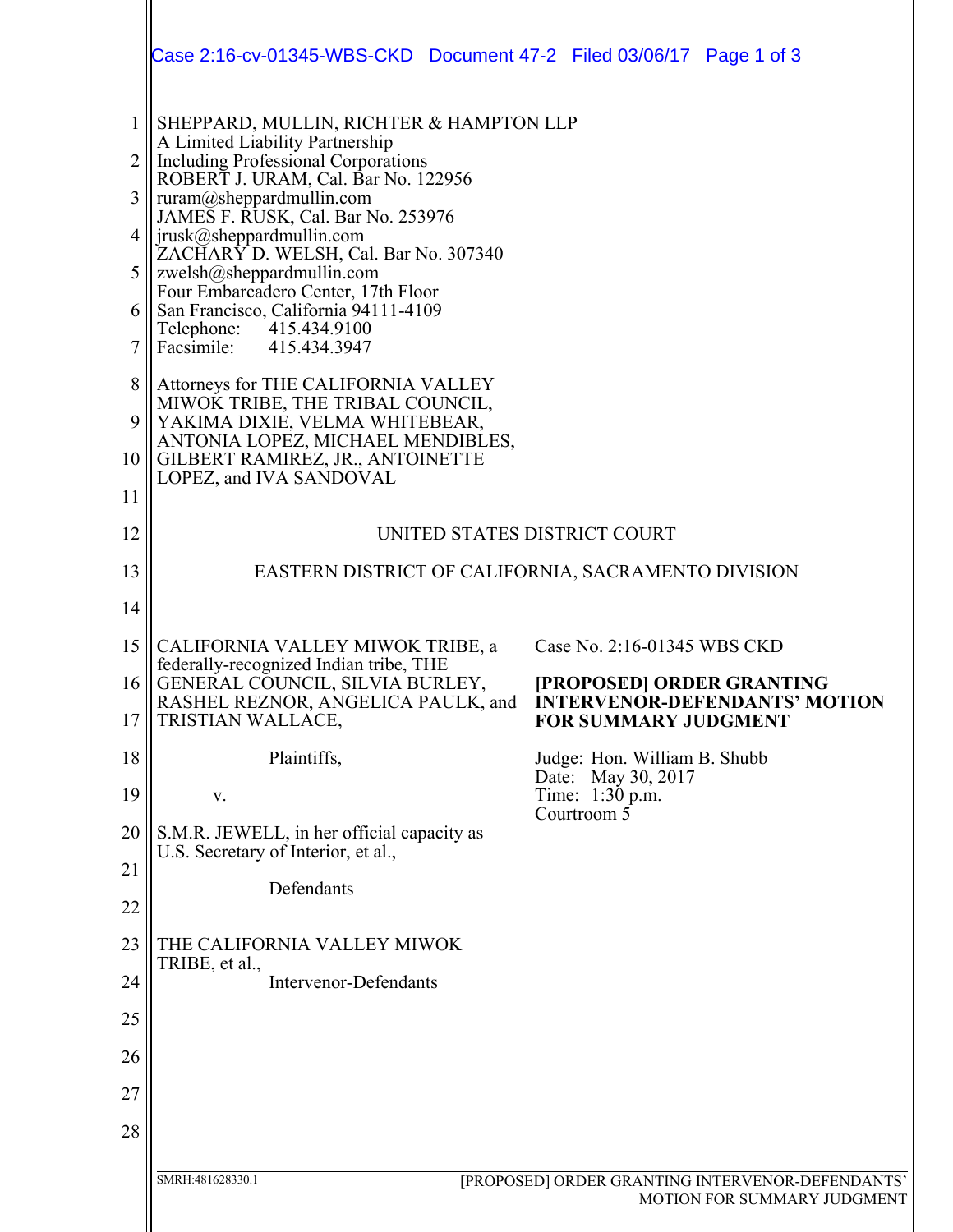1

20

22

23

24

25

26

27

28

## **ORDER**

2 3 4 Intervenor-Defendants' motion for summary judgment came on for hearing on May 30, 2017 at 1:30 p.m., before the undersigned, in Courtroom 5 of the United States District Court, Eastern District of California, located at 501 I Street, Sacramento, California 95814.

5 6 7 8 The Court, having considered the briefs and other supporting pleadings submitted by the parties, the administrative record, and the arguments made by counsel, finds that Intervenor-Defendants are entitled to summary judgment in their favor on all the claims in Plaintiffs' complaint, for the following reasons:

9 10 11 12 13 14 1. Plaintiffs have failed to demonstrate that the Assistant Secretary – Indian Affairs' 2015 Decision was "arbitrary, capricious, an abuse of discretion, or otherwise not in accordance with law." 5 U.S.C.  $\S$  706(2)(A). In particular, Plaintiffs have not identified any relevant information that the Assistant Secretary failed to consider in issuing the 2015 Decision. Moreover, Plaintiffs have not shown that the record before the Assistant Secretary did not support the 2015 Decision, that the Assistant Secretary was jurisdictionally barred from making the 2015

15 Decision, or that the 2015 Decision conflicts with any applicable law.

16 17 2. Plaintiffs have failed to show that the 2015 Decision deprived them of due process or that the 2015 Decision violates the 5<sup>th</sup> Amendment of the United States Constitution.

18 3. Because Plaintiffs have failed to show that the 2015 Decision was arbitrary,

19 capricious, or otherwise not in accordance with law, Plaintiffs are not entitled to declaratory relief.

4. Because Plaintiffs have failed to show that the 2015 Decision was arbitrary,

21 capricious, or otherwise not in accordance with law, Plaintiffs are not entitled to injunctive relief.